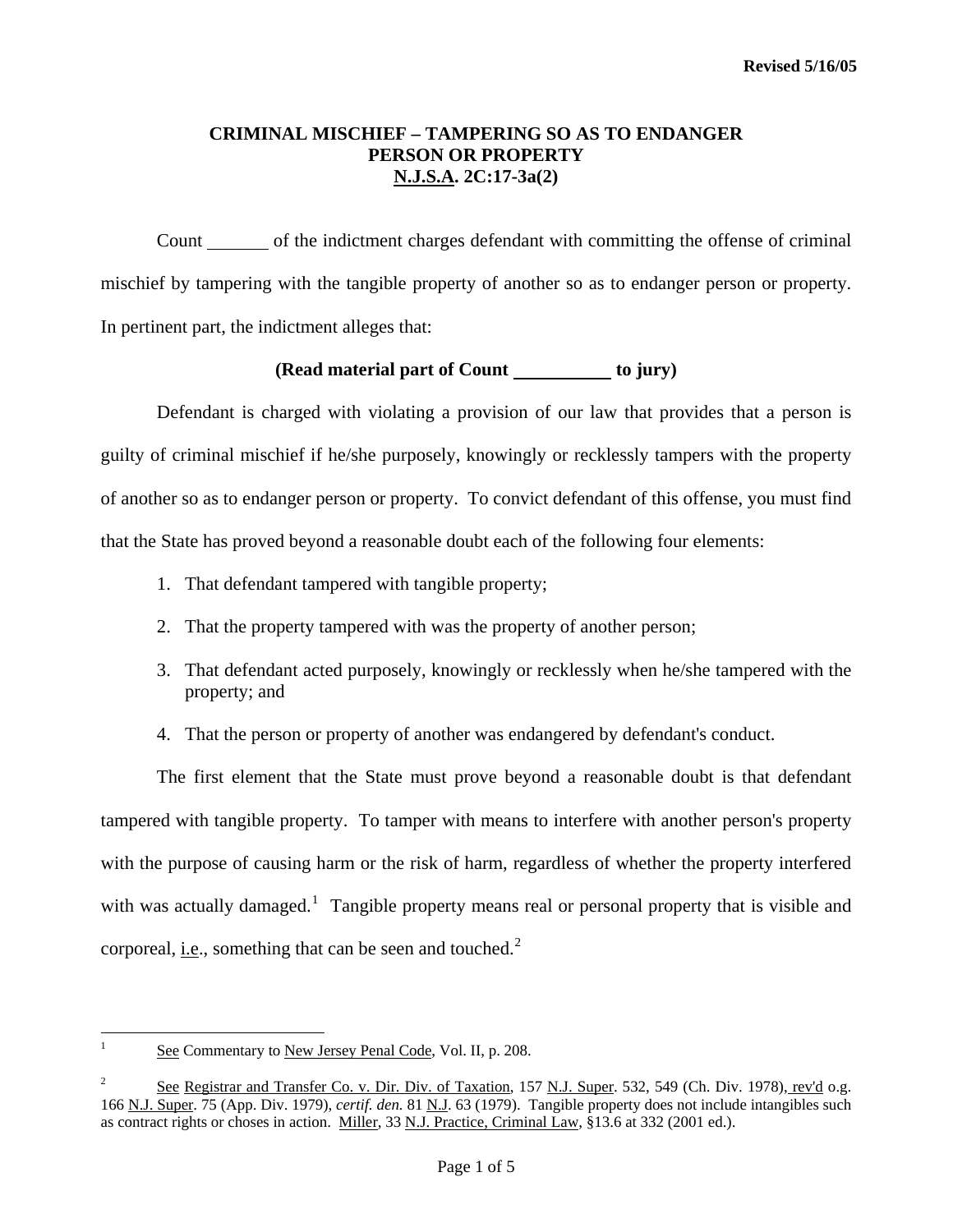# **CRIMINAL MISCHIEF - TAMPERING SO AS TO END ANGER PERSON 0R PROPERTY (N.J.S.A. 2C:17-3a(2))**

 The second element that the State must prove beyond a reasonable doubt is that the property tampered with was the property of another person. Property of another person means that defendant is not the owner of the property tampered with.<sup>[3](#page-0-2)</sup> In this case, the State alleges that the property tampered with was **(description)** of **(name)**.

 The third element that the State must prove beyond a reasonable doubt is that defendant acted purposely, knowingly or recklessly when he/she tampered with the property. A person acts purposely with respect to the nature of his/her conduct or a result thereof if it is his/her conscious object to engage in conduct of that nature or to cause such a result. A defendant acts purposely with respect to attendant circumstances if he/she is aware of the existence of such circumstances or believes or hopes that they exist.<sup>[4](#page-1-0)</sup> In other words, for you to find that defendant acted purposely, you must be satisfied beyond a reasonable doubt that it was his/her purpose or conscious object to tamper with another person's tangible property.

 A person acts knowingly with respect to the nature of his/her conduct or the attendant circumstances if he/she is aware that his/her conduct is of that nature, or that such circumstances exist, or he/she is aware of a high probability of their existence. A person acts knowingly with respect to a result of his/her conduct if he/she is aware that it is practically certain that his/her conduct will cause such a result.<sup>[5](#page-1-1)</sup> Thus, for you to find that defendant acted knowingly, you must be satisfied beyond a reasonable doubt that defendant knew what he/she was doing, and that defendant was aware that the nature of his/her conduct and the attendant circumstances were such as

 $\overline{a}$ 

<sup>3</sup> Where appropriate, charge that property of another also includes property partly owned by the defendant in which any other person has an interest which the defendant is not privileged to infringe. See N.J.S.A. 2C:20-1h.

<span id="page-1-0"></span><sup>4</sup> See N.J.S.A. 2C:2-2b(1).

<span id="page-1-1"></span><sup>5</sup> See N.J.S.A. 2C:2-2b(2).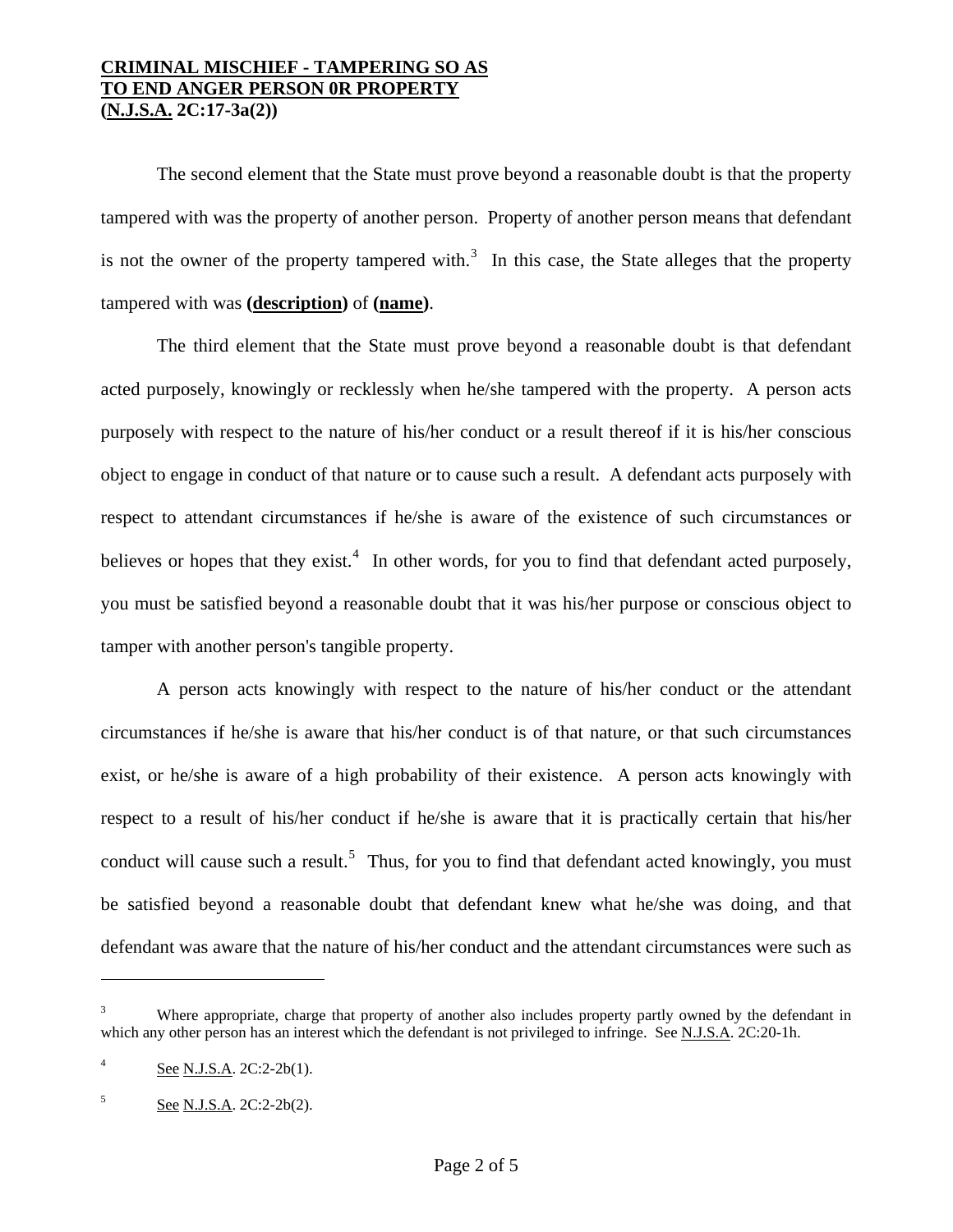# **CRIMINAL MISCHIEF - TAMPERING SO AS TO END ANGER PERSON 0R PROPERTY (N.J.S.A. 2C:17-3a(2))**

to make it practically certain that defendant's conduct would tamper with another person's tangible property.

 A person acts recklessly when he/she consciously disregards a substantial and unjustifiable risk. A conscious disregard requires that defendant actually be aware of the risk, but that he/she ignores it anyway. The risk must be of such a nature and degree that, considering the nature and purpose of defendant's conduct and the circumstances known to him/her, its disregard involves a gross deviation from the standard of conduct that a reasonable person would observe in the same situation.<sup>[6](#page-1-1)</sup> In other words, for you to find that defendant acted recklessly, you must be satisfied beyond a reasonable doubt that defendant was aware of and disregarded a substantial and unjustifiable risk that his/her conduct would tamper with another person's tangible property.

 You should understand that purpose, knowledge and recklessness are conditions of the mind. They cannot be seen. They can only be determined by inferences from conduct, words or acts. Therefore, it is not necessary for the State to produce witnesses to testify that defendant stated, for example, that he/she acted purposely, knowingly or recklessly when he/she did a particular thing. It is within your power to find that proof of purpose, knowledge or recklessness has been furnished beyond a reasonable doubt by inferences which may arise from the nature of the acts and the surrounding circumstances. The place where the acts occurred and all that was done or said by defendant preceding, connected with, and immediately succeeding the events in question are among the circumstances to be considered.

<span id="page-2-0"></span> $\frac{1}{6}$ 

See N.J.S.A. 2C:2-2b(3).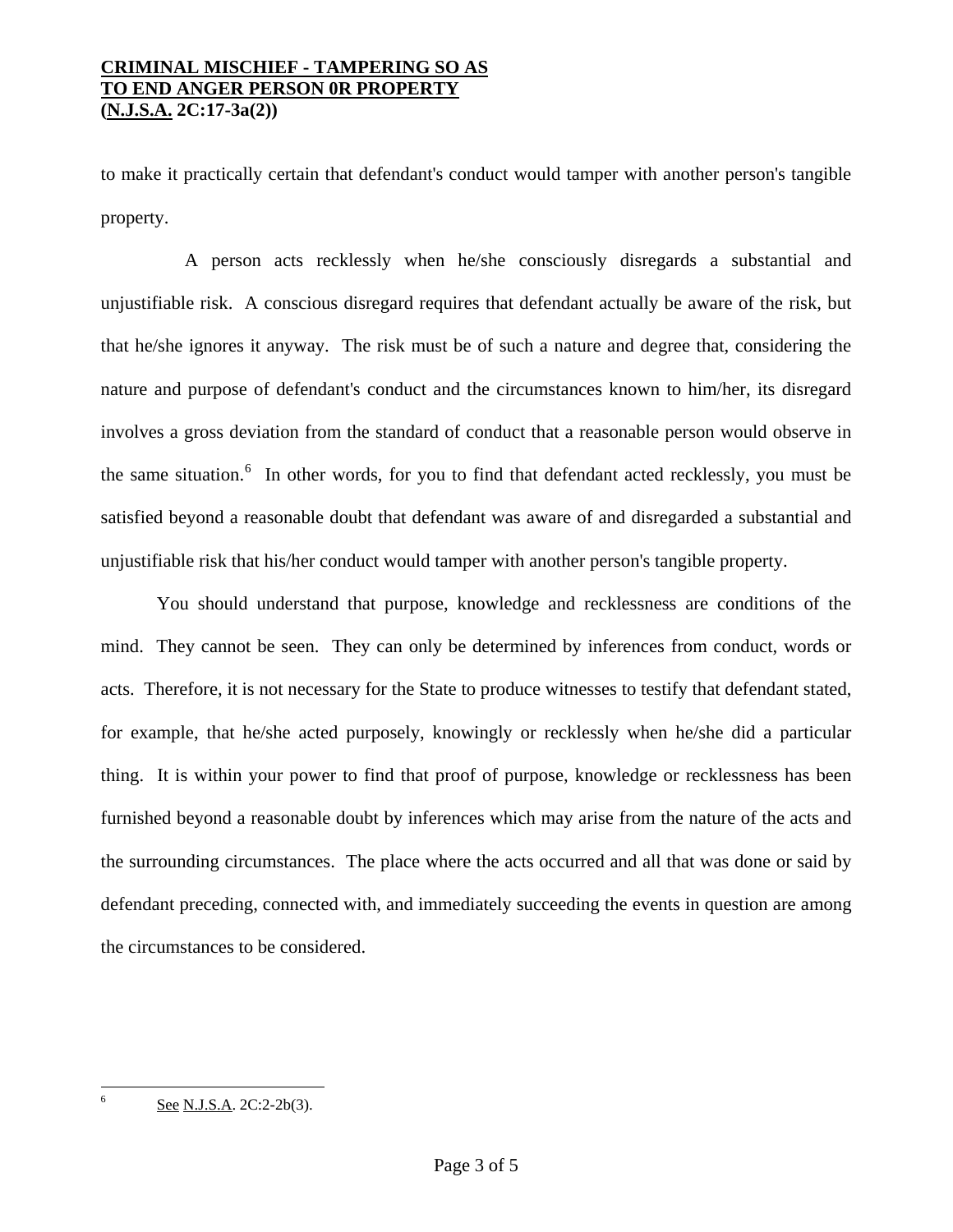The fourth element that the State must prove beyond a reasonable doubt is that the person or property of another was endangered by defendant's conduct. To endanger means to expose to harm or peril. $<sup>7</sup>$  $<sup>7</sup>$  $<sup>7</sup>$ </sup>

 If you find that the State has not proved beyond a reasonable doubt every element of the offense, you must find defendant not guilty. But if you determine that the State has proved every element of criminal mischief beyond a reasonable doubt, you must find defendant guilty of that offense.

# **[GRADING]**

 If you find defendant guilty of criminal mischief, you must then go on to determine (1) defendant's state of mind at the time that the offense was committed, and (2) the extent of the pecuniary loss that defendant caused. Regarding the state of mind requirement, the instruction that I supplied to you previously regarding "purposely," "knowingly" and "recklessly" applies here as well. Regarding pecuniary loss, that means the financial or monetary loss suffered by the owner of the property tampered with.<sup>[8](#page-3-0)</sup> The state of mind required and the extent of the pecuniary loss caused by defendant must both be proved by the State beyond a reasonable doubt.<sup>[9](#page-3-1)</sup> Regarding the grade of the offense, you must indicate in your verdict whether you find that:

 (1) Defendant acted purposely or knowingly AND the extent of the pecuniary loss caused by defendant amounts to \$2,000 or more; or

<sup>&</sup>lt;sup>-</sup> See Random House Dictionary of the English Language (2 ed., unabridged).

<span id="page-3-0"></span><sup>8</sup> In determining the extent of pecuniary loss, cost of repairs or other methods of proving damages in civil cases can be used. Cf., State v. Burks, 188 N.J. Super. 55, 60-61 (App. Div. 1983), *certif. den.* 93 N.J. 285 (1983). For proving the value of a damaged item, the standard is fair market value at the time of the offense. See N.J.S.A. 2C:1-14m.

<span id="page-3-1"></span><sup>9</sup> If the jury has a reasonable doubt regarding the amount of pecuniary loss incurred or cannot reach a unanimous verdict on that issue, a conviction for criminal mischief as a disorderly person's offense should be entered. Cf., State v. Clarke, 198 N.J. Super. 219, 226 (App. Div. 1985).